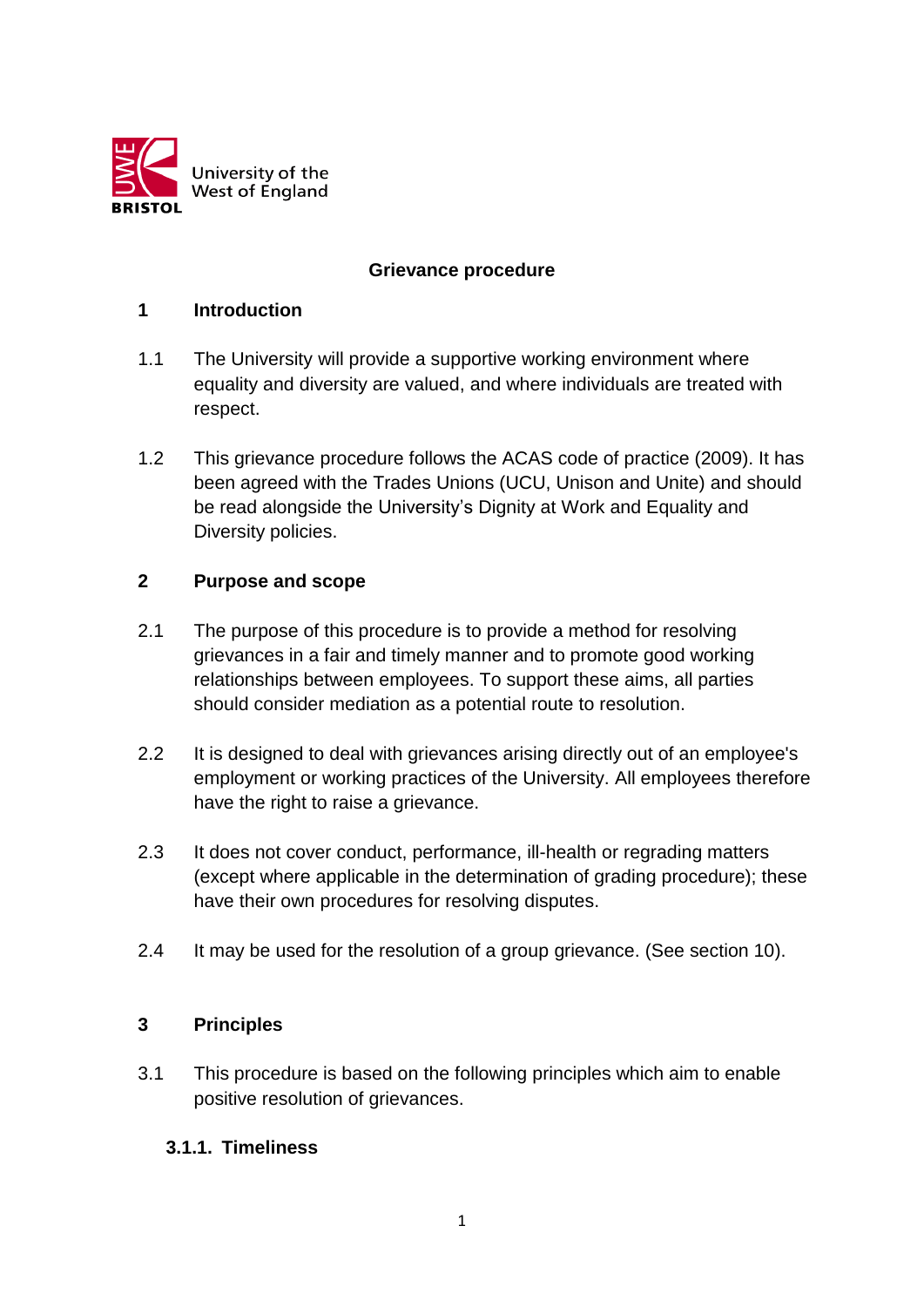Managers will treat grievances as high priority recognising that early intervention in addressing the concerns of employees and seeking early resolution is advantageous to all parties. Every reasonable effort will be made by all parties to resolve grievances informally in the first instance, balancing the need to resolve issues quickly with the need to ensure that they are investigated properly. All parties must make every effort to make themselves available for meetings as part of this process. Time limits referred to during the procedure will be the norm, but in exceptional circumstances can be altered provided that all parties agree.

#### **3.1.2. Confidentiality**

Grievances will be treated as confidential and sensitive by all parties. The nature of the grievance should not be shared by either party with people outside the process except where advice is being sought e.g. from HR, a senior manager or TUs.

### **3.1.3. Training and support**

Managers involved with investigating and hearing grievances will be trained in these procedures. The manager and employee may seek advice and support from HR at all stages, and the employee should be notified where HR will be attending a meeting. Individuals will be invited to attend hearings at all stages of the procedure and may choose to be accompanied by a trades union representative or workplace colleague.

#### **3.1.4. Equality and diversity**

At all stages proper consideration should be given to the equality and diversity implications of the case and needs of the individuals involved. This is to ensure that the process is managed in a fair and equitable way, and reasonable adjustments implemented where applicable.

#### **3.1.5. Fairness**

Where at any stage either party considers that the grievance cannot be resolved in a timely manner this will be recorded and referred to the Head of HR Services (or nominee at an equivalent level) to take action to either confirm completion at this stage based on the evidence available or escalation to the next stage. Where at any stage the manager considers that the employee is making false or malicious allegations or persistently raises frivolous grievances, the reasons for this decision will be explained to the employee in writing, confirming that this stage of the process has been completed.

#### **3.1.6. Transparency**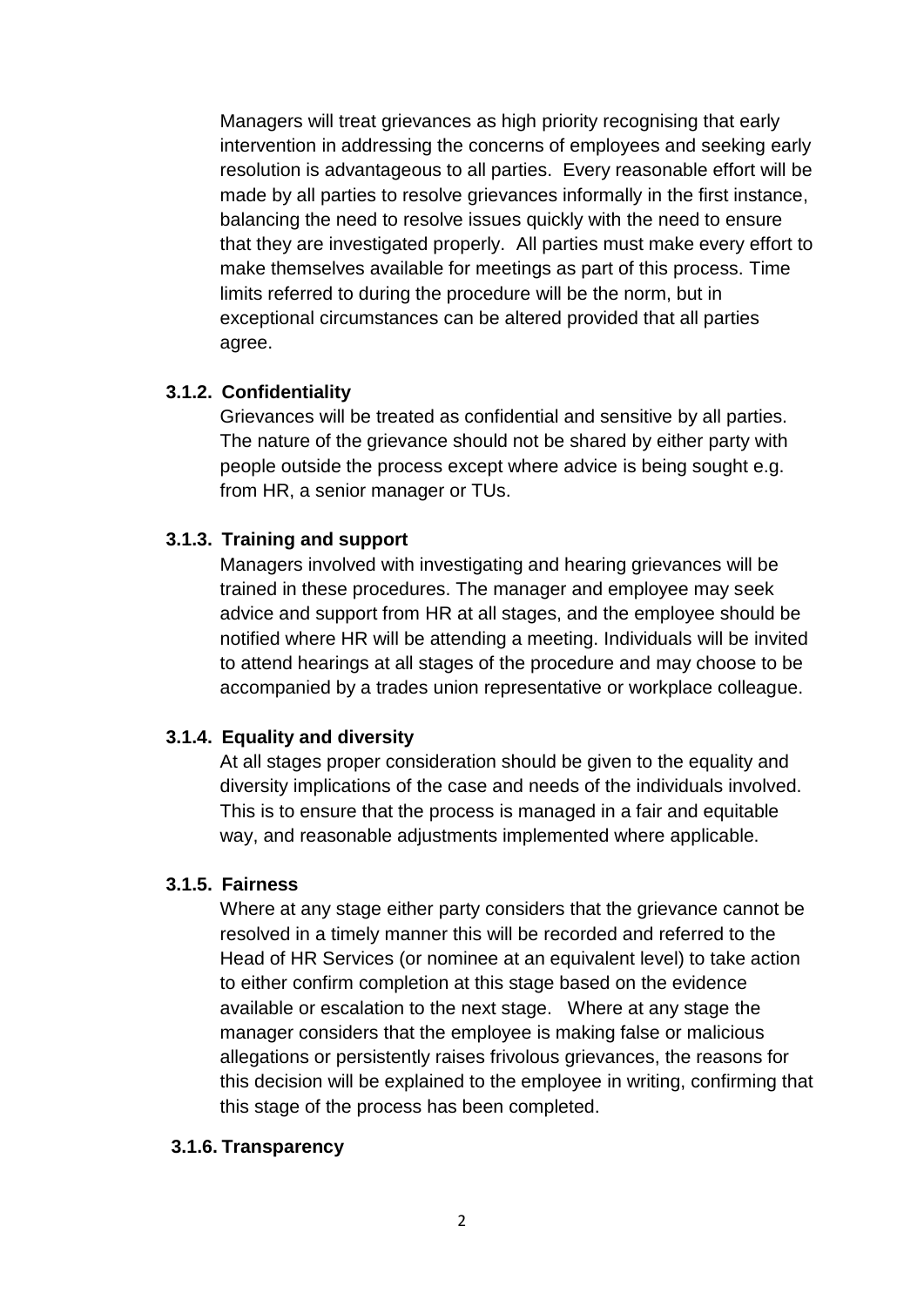Where a grievance is made against an individual, then she/he will be informed of this fact and have the right to see the details of the grievance.

### **3.1.7. Communication**

The manager will regularly keep the main parties who are involved in a grievance informed of progress and, where applicable, the outcome of the grievance specific to their involvement.

### **4 Mediation**

- 4.1 Mediation is a process whereby parties that are in dispute meet and utilise an independent third party or mediator to work out a solution together.
- 4.2 Mediation is voluntary and will take place only where all parties involved in the dispute agree to it. Advice can be sought from the HR department on how this can be provided.
- 4.3 Mediation should be considered at the earliest opportunity and can be used at any stage of the procedure. Engagement in mediation does not preclude returning to the grievance process at a later time.

#### **5 Grievance stages**

There are a number of stages in this procedure:

| Stage One          | Informal                   | The option of mediation               |
|--------------------|----------------------------|---------------------------------------|
| Stage Two          | Formal                     | should be considered                  |
| <b>Stage Three</b> | Appeal to Vice Chancellor  | at the earliest<br>opportunity and is |
| <b>Stage Four</b>  | <b>Appeal to Governors</b> | available at all stages.              |

## **6 Stage one – Informal**

- 6.1 Many problems can be raised and settled during the course of everyday working relationships. The purpose of the informal stage is to attempt to resolve the grievance at the point in time closest to when it occurred.
- 6.2 Wherever possible, an employee should aim to settle the grievance informally with their line manager or with the person who is the subject of their complaint. If the employee considers that it is not appropriate to raise the issue with their line manager, then they should seek resolution through informal discussion with the next level of line management.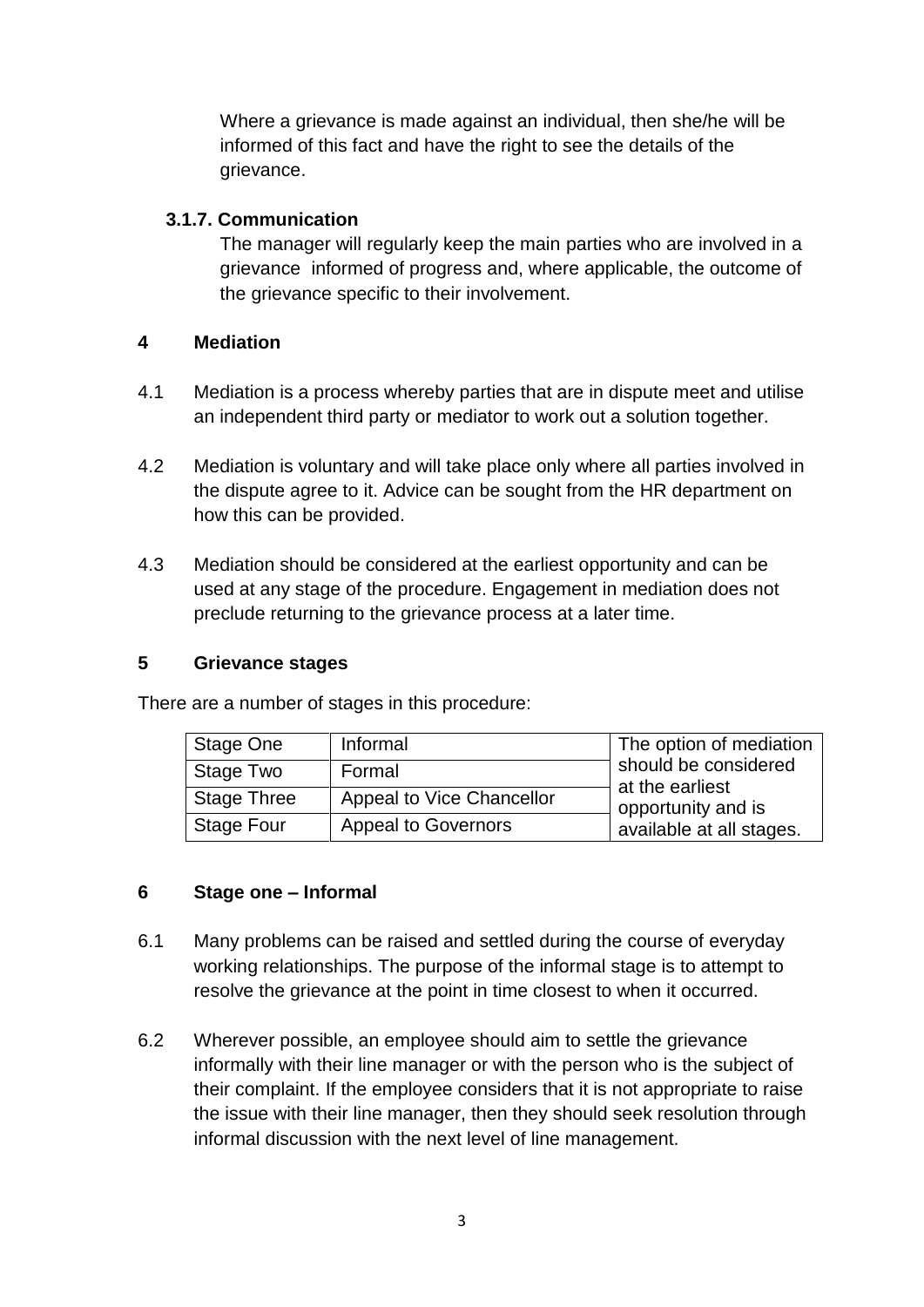- 6.3 The employee should make it clear that their concerns constitute a grievance and should indicate their preferred remedy.
- 6.4 The manager will treat the grievance as a priority and hold a meeting with the employee within **three** working days, confirming these arrangements in writing with the employee.
- 6.5 The employee should consider whether it would be useful to provide any written information prior to the meeting which will help the manager to prepare.
- 6.6 At the meeting, the manager should ensure the employee has an opportunity to raise the issue which concerns them and discuss their proposed remedy.
- 6.7 The manager will consider the grievance and proposed resolution, and where necessary undertake further exploration of the issue to understand better the situation.
- 6.8 The manager will confirm their response normally via a discussion with the employee and in writing within **two** working days of the meeting, unless an extended timescale has been agreed.

# **7 Stage two – Formal**

- 7.1 Where the employee wishes to submit the grievance directly to stage two, or is not satisfied with the outcome of stage one, they should submit their grievance with their proposed remedy<sup>1</sup> in writing using the grievance form (link), to their Executive Dean or Head of Service (or the next level of management if this is not appropriate) .
- 7.2 In liaison with Human Resources, the Executive Dean or Head of Service will decide whether to hear and seek resolution of the grievance themselves, or nominate a manager with the appropriate decision making authority, expertise and availability to take on this responsibility.
- 7.3 Depending on the circumstances of the grievance, a nominated manager could be appointed from within or external to the service or faculty. The manager will be at grade H and above for APT&C and manual employees, and senior management grade S for Academic employees.

 1 Unfortunately financial compensation for damages (e.g. injury to feelings) is not available as an option.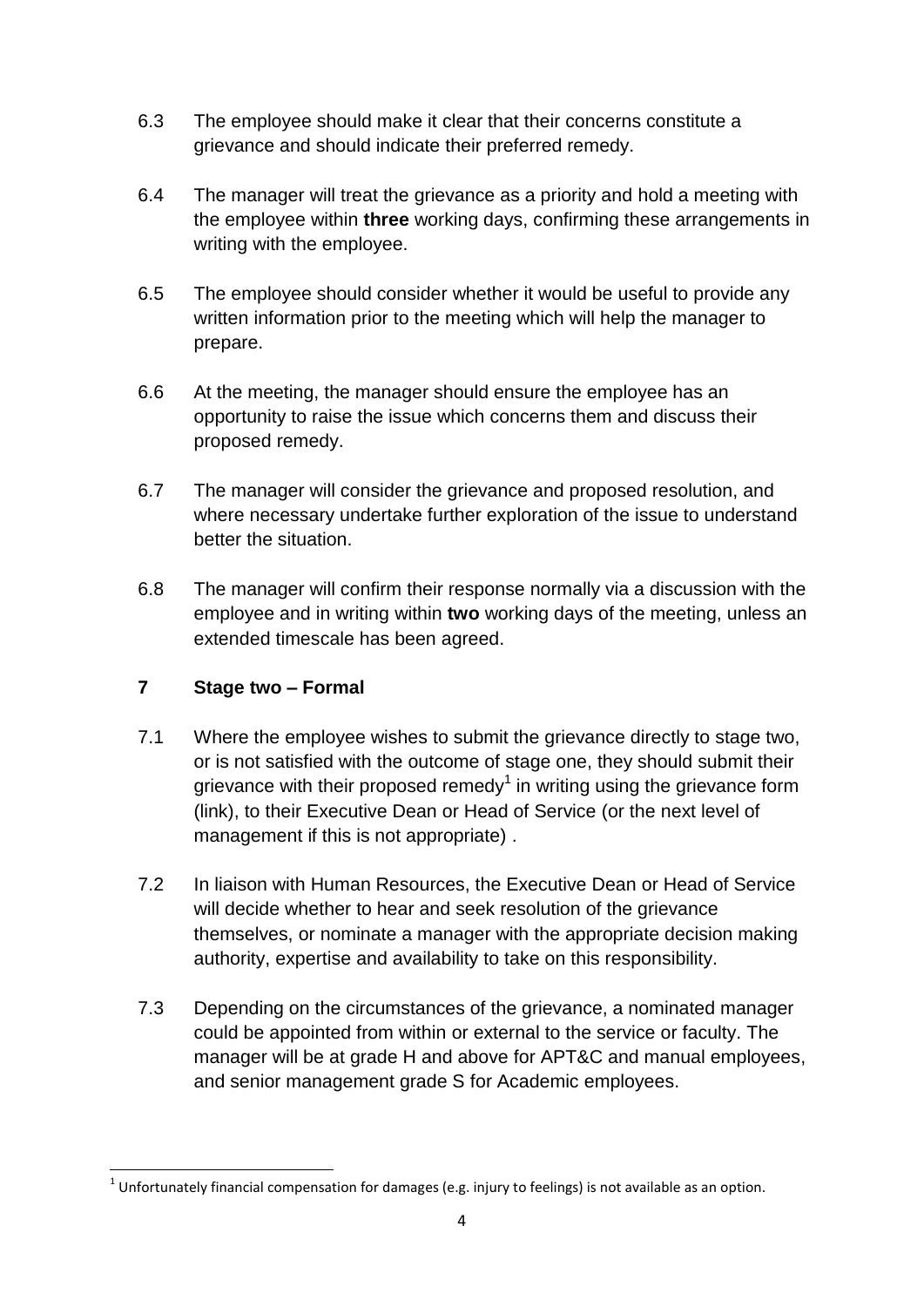- 7.4 The Executive Dean/Head of Service or nominee should seek to hold the hearing at a mutually convenient time, within **ten** working days from the receipt of the employee's written grievance and confirm these arrangements in writing to the employee.
- 7.5 The employee will be given the right to be accompanied by either a trade union representative or workplace colleague. The employee will be asked to confirm in advance of the hearing that they are being accompanied and if any reasonable adjustments are required.
- 7.6 At the hearing, the employee will be given an opportunity to raise the issue that concerns them and discuss their proposed remedy. See appendix 1 for guidelines on conducting a hearing.
- 7.7 Where further exploration or investigation is required, the manager will seek to conclude this normally within **ten** (and no more than fifteen) working days.
- 7.8 The Executive Dean/Head of Service or nominee will confirm their decision in writing at a re-convened hearing with the employee.

## **8 Stage three - appeal to Vice Chancellor**

- 8.1 If the employee is not satisfied with the outcome at stage two, they may submit an appeal by writing to the Vice Chancellor (copied to the Director of Human Resources). The appeal should be submitted on the grievance appeal form along with all relevant paperwork within **ten** working days from receipt of the written outcome at stage two.
- 8.2 The employee should confirm the reason for their appeal, and confirm their proposed remedy. The grounds for appeal would be:
	- (a) That a failure to follow procedure had a material effect on the outcome, or that the process was flawed in some significant way.
	- (b) That any conclusion or resolution was inappropriate given the evidence presented.
	- (c) That new evidence had come to light since the hearing at stage two.
- 8.3 Where there are grounds for appeal it will be heard by the Vice Chancellor or their nominee (should the VC not be available to meet within the timeframe), who will normally be a member of the University's senior management team, supported by a Human Resources representative. Where an appeal is rejected a written statement with the rationale for the decision will be provided.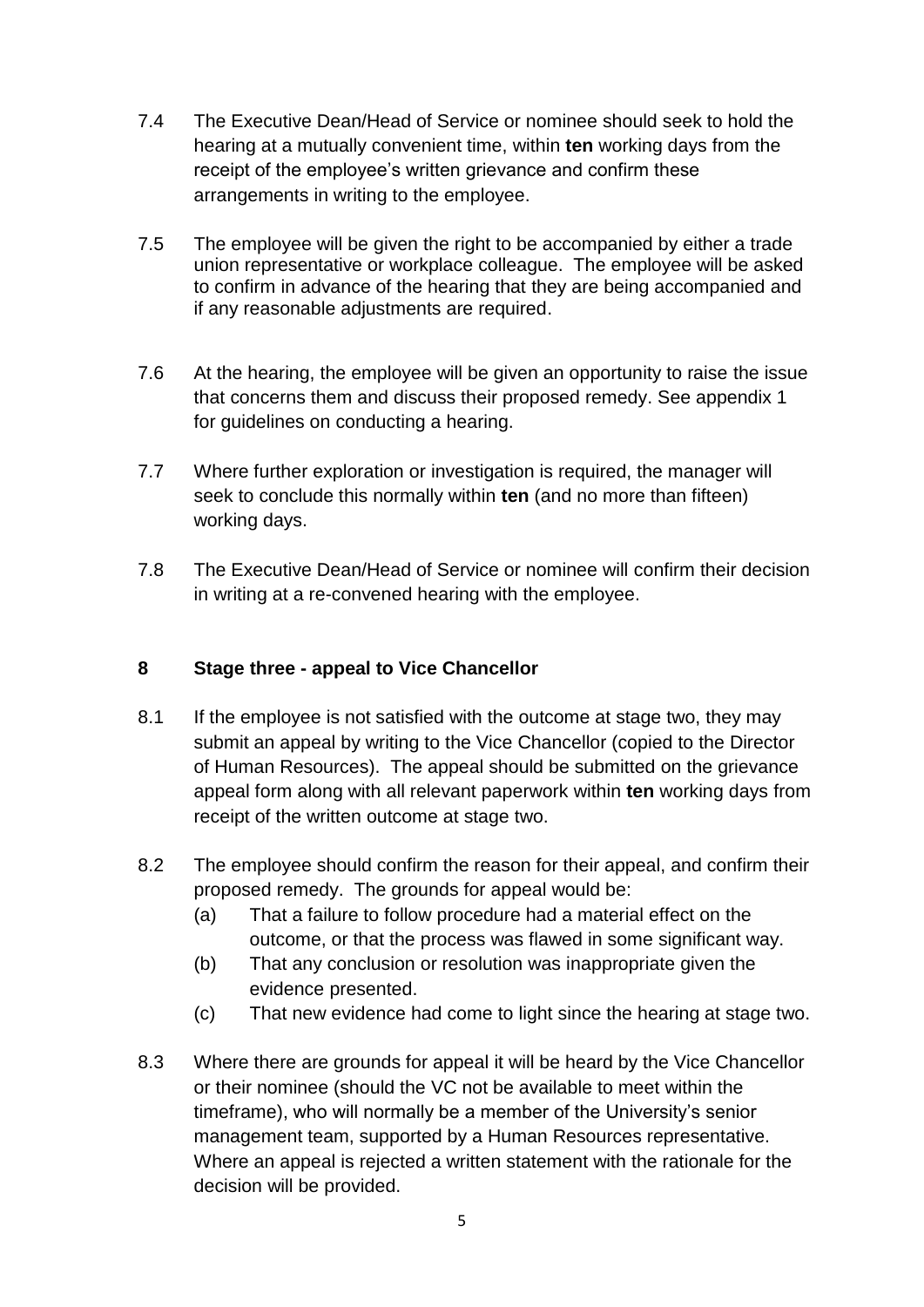- 8.4 The appeal hearing will be held within **ten** working days on a mutually acceptable date, from receipt of the employee's written appeal and the arrangements confirmed in writing to the employee.
- 8.5 The employee will be given the right to be accompanied by either a trade union representative or workplace colleague. The employee will be asked to confirm in advance of the hearing that they are being accompanied and if any reasonable adjustments are required.
- 8.6 At the appeal hearing, the employee will be given an opportunity to raise the issue that concerns them and discuss their proposed remedy. See appendix 1 for guidelines on conducting a hearing.
- 8.7 The Vice Chancellor or nominee will confirm their decision in writing within **five** working days.

# **9 Stage Four - Appeal to Board of Governors**

- 9.1 If the employee is not satisfied with the outcome at stage three, then they may submit an appeal to the Clerk to the Board of Governors. The appeal should be submitted on the appeal grievance form along with all accompanying paperwork, within **five** working days from receipt of the written outcome at stage three. The Chair of the Board of Governors (or nominated Governor) will take a view on whether there are grounds for appeal. Where governors do not agree that there are sufficient grounds for an appeal they will provide a written response to the appeal with the rationale for not proceeding to appeal.
- 9.2 If governors agree that there are grounds for appeal the appeal hearing will normally be held within **ten** working days from receipt of the employee's written appeal and the arrangements confirmed in writing to the employee.
- 9.3 The employee will be given the right to be accompanied by either a trade union representative or workplace colleague. The employee will be asked to confirm in advance of the hearing that they are being accompanied and if any reasonable adjustments are required.
- 9.4 At the appeal hearing, the employee will be given an opportunity to raise the issue that concerns them and discuss their proposed remedy. See appendix 1 for guidelines on conducting a hearing.
- 9.5 The Board of Governors panel will confirm their decision in writing within **five** working days of the hearing.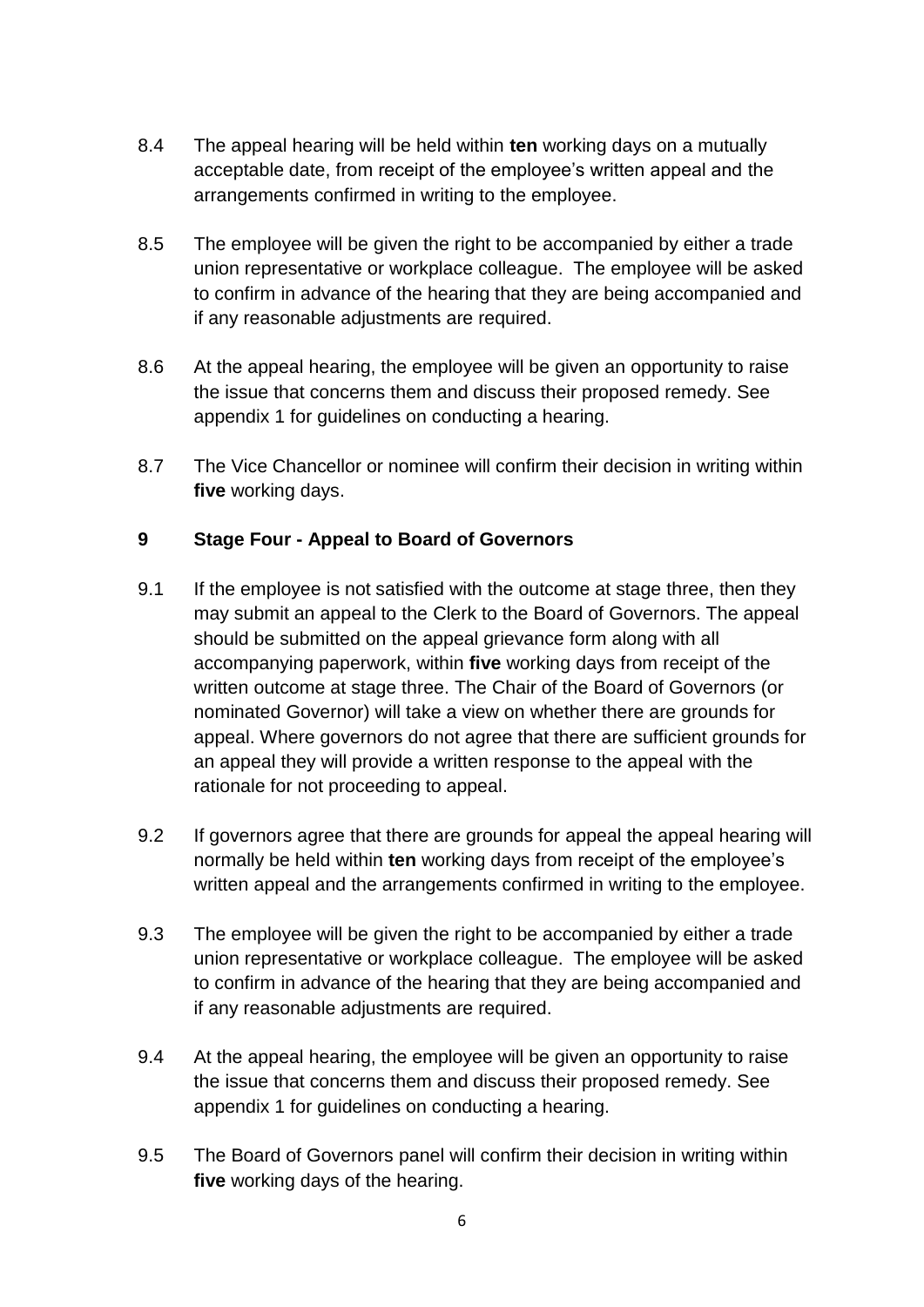# **10 Dealing with group or collective grievances**

- 10.1 Where a group of two or more staff who have the same or different reporting line wish to raise the same grievance and feel that this can be dealt with collectively, they should appoint a spokesperson(s) who will represent the group.
- 10.2 The procedure will then follow as for an individual grievance; all communication to and from the group will be via the spokesperson(s). It will be for the spokesperson(s) to communicate with the rest of the group about progress in the case. In such cases it is not necessary for all those involved to be present at the meeting and appropriate representative numbers from the group must be agreed at each stage.

## **11 Dealing with grievances for individuals who have left UWE**

- 11.1 If an employee leaves the University's employment whilst a formal grievance is ongoing, they will be given the option to: (a)attend a hearing, or (b)conclude the procedure via correspondence.
- 11.2 The manager will seek to confirm their decision in writing within five working days of completion.
- 11.3 Former employees cannot use this procedure to raise a new grievance.

# 12 **Where grievances and other University procedures interact**

- 12.1 Where a grievance is raised during a disciplinary process, if the matters are unrelated, consideration should be given to temporarily suspending the disciplinary process in order to deal with the grievance until completion of stage two of the grievance.
- 12.2 Where a disciplinary matter is raised during a grievance process, if the matters are unrelated, consideration should be given to temporarily suspending the disciplinary process in order to deal with the grievance until the completion of stage two of the grievance. Where the disciplinary matter is deemed serious it will be appropriate to deal with both issues concurrently. Consideration should also be given to appointing different managers to deal with each process.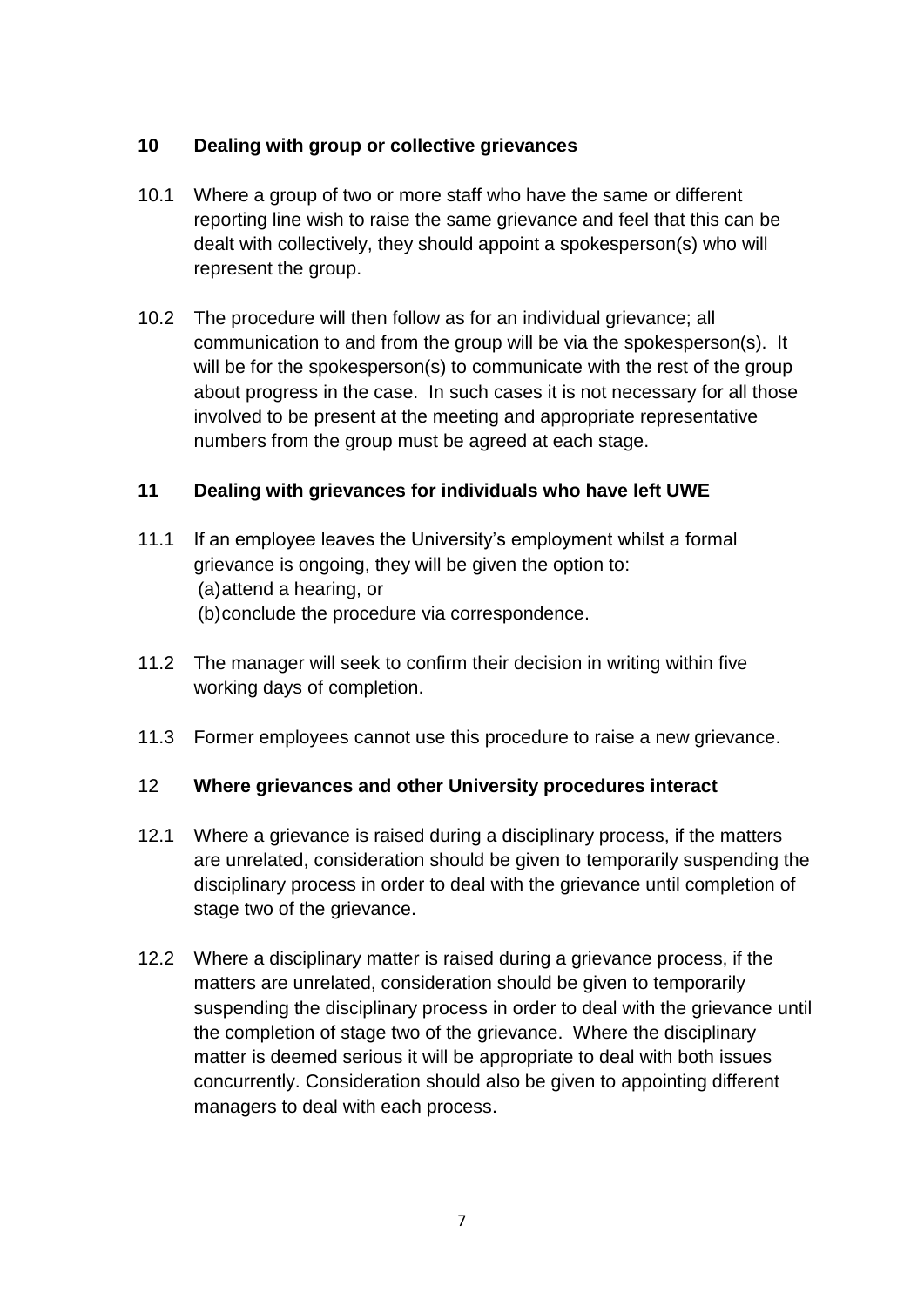12.3 Where the grievance and disciplinary cases are related, then the cases would normally be dealt with concurrently. Consideration should also be given to appointing different managers to deal with each process.

## **13. Status quo**

13.1 Where an employee feels it is necessary to maintain arrangements that were in place prior to the proposed changes that gave rise to their grievance this will be given due consideration. This will only be allowed on an individual basis where any changes are outside of formal consultation or negotiation processes and where the individual has not had ample opportunity to respond. Both parties will agree the terms of the status quo which will remain in place up to the completion of stage three of the grievance procedure. The individual must notify their intention to appeal the outcome of stage two within two working days of its notification otherwise the status quo will no longer prevail. Once stage three has been completed the status quo will no longer prevail.

**Human Resources March 2014**